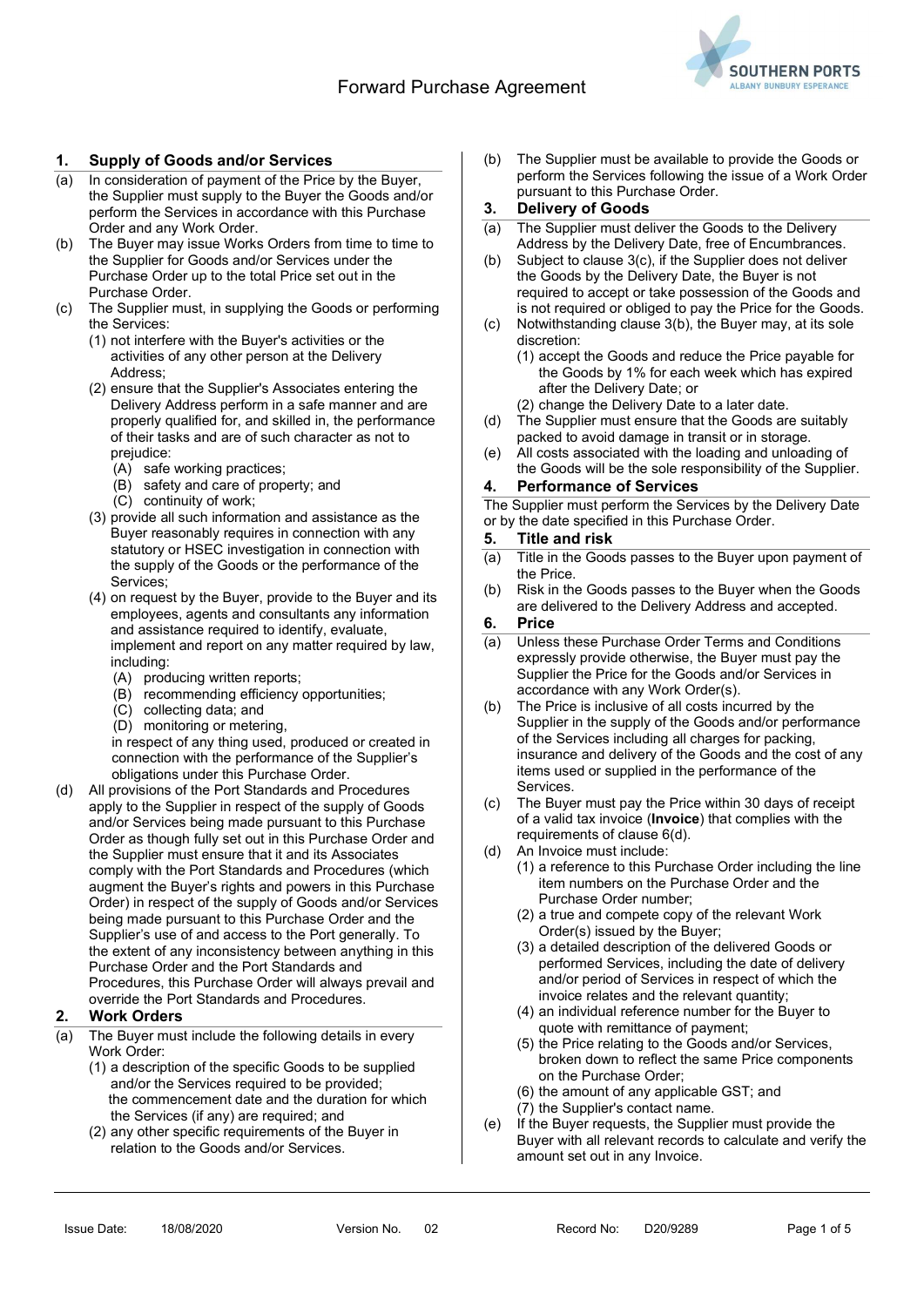# Forward Purchase Agreement



- (f) The Buyer may reduce any payment due to the Supplier under this Purchase Order by any amount which the Supplier must pay the Buyer, including costs, charges, damages and expenses and any debts owed by the Supplier to the Buyer on any account whatsoever. This does not limit the Buyer's right to recover those amounts in other ways.
- (g) Without limiting any other right of remedy, the Buyer may withhold payment of any invoice that it disputes until that dispute is resolved and is not obliged to pay any amount if the Goods or Services (or any part of them) are Defective or if the Buyer has any other claim.

#### 7. Intellectual property rights

- (a) Unless specifically stated in the Purchase Order Form or in documents referenced to in the Purchase Order, the title to all intellectual property rights in or in relation to any Purchase Order Materials shall upon creation vest in the Buyer. The Supplier must ensure that the Purchase Order Materials are used, copied, supplied or reproduced only for the purposes of the Purchase Order.
- (b) The Supplier indemnifies the Buyer, its successors, assigns, customers and users of the Purchase Order Materials against any loss, damage, claim, action or expense (including, without limitation, legal expense and Consequential Loss) arising out of or in any way connected with any infringement of any patent, registered design, copyright, trade mark or other intellectual property right connected with the Purchase Order Materials or the use of the Purchase Order Materials.

#### 8. Warranties

- The Supplier warrants that:
- (a) the Goods and/or Services match the description referred to in the Purchase Order and satisfy the relevant Australian Standards for quality control;
- (b) the Goods and/or Services comply with all laws, legislation, regulations and codes (including, but not limited to, standards laid down by any standards association or any local supply authority and any standards specifically set out in this Purchase Order);
- (c) if the Supplier gave the Buyer a sample of the Goods or a demonstration of the Services, the Goods and/or Services are of the same nature and quality as the sample or demonstration given;
- (d) the Goods and/or Services are fit for the purpose which the Buyer intends to use them; and
- (e) the Goods are of merchantable quality and, unless otherwise specified in the Purchase Order, are new.

#### 9. Warranty period

- (a) If, during the Warranty Period, any of the Goods or Services are found to be Defective, the Buyer may: (1) return the Defective Goods to the Supplier;
	- (2) reject the Defective Services;
	- (3) repair or make good the Defective Goods; or
	- (4) re-perform or make good the Defective Services.
- (b) Without affecting any other right or remedy of the Buyer, the Supplier must:
	- (1) repair or replace the Defective Goods;
	- (2) re-perform or make good the Defective Services; or
	- (3) reimburse the Buyer for any expenses incurred in repairing, re-performing or making good (as the case may be) any Defective Goods or Services, at the Supplier's cost, if requested to do so by the Buyer.

#### 10. Insurances

- (a) At all times, the Supplier must, at its own expense, obtain and maintain in connection with this Purchase Order all appropriate insurances, including:
	- (1) workers' compensation Insurance in an amount no less than \$50,000,000 arising from any one event covering all claims and liabilities under any statute and at common law for the death or injury of any person employed by the Supplier.
	- (2) public liability insurance for a sum of no less than \$50,000,000 for any one occurrence to cover the liability of the Supplier for loss of or damage to and loss of use of any property and personal injury, death or illness to any person (other than liability required under workers' compensation law) arising out of or in connection with the provision of Goods or Services pursuant to this Purchase Order.
	- (3) where the Services require the Supplier to provide a motor vehicle, motor vehicle third party liability insurance in an amount no less than \$30,000,000 for any one occurrence or accident covering legal liability for property loss or damage and bodily injury to or death of persons (other than compulsory third party motor vehicle insurance) caused by motor vehicles used in connection with this Purchase Order;
	- (4) where the Supplier is performing services or providing Supplier designed or constructed goods, professional indemnity insurance in an amount not less than \$10,000,000 for any one claim and \$20,000,000 for all claims in the aggregate during any one 12 month period of insurance.
- (b) A certificate stating the currency of insurance shall be provided to the Buyer with this Purchase Order, upon the renewal of the Supplier's insurance and upon request.

#### 11. Indemnity

The Supplier must indemnify, and keep indemnified, the Buyer against any loss, damage, claim, action or expense (including, without limitation, legal expense and Consequential Loss) which the Buyer may suffer as a direct or indirect result of any of the following:

- (a) any act or omission on the part of the Supplier or any of its Associates in the Port;
- (b) a breach of this Purchase Order by the Supplier;
- (c) any warranty given by the Supplier in this Purchase Order being incorrect or misleading in any way;
- (d) the provision of the Goods and/or the Services or any activity directly or indirectly associated with the provision of the Goods and/or the Services, or both; and
- (e) any negligent act or failure to act by the Supplier or any of the Supplier's employees, agents, officers or contractors.

If an indemnity payment is made by the Supplier, the Supplier must also pay the Buyer an additional amount equal to any tax which is payable in respect of that indemnity payment.

#### 12. Confidentiality

#### The Supplier must:

- (a) treat as confidential and keep confidential, all Confidential Information; and
- (b) not disclose Confidential Information other than: (i) to the extent required by law; (ii) by the rules of any stock exchange; or (iii) Confidential Information that is already in the public domain.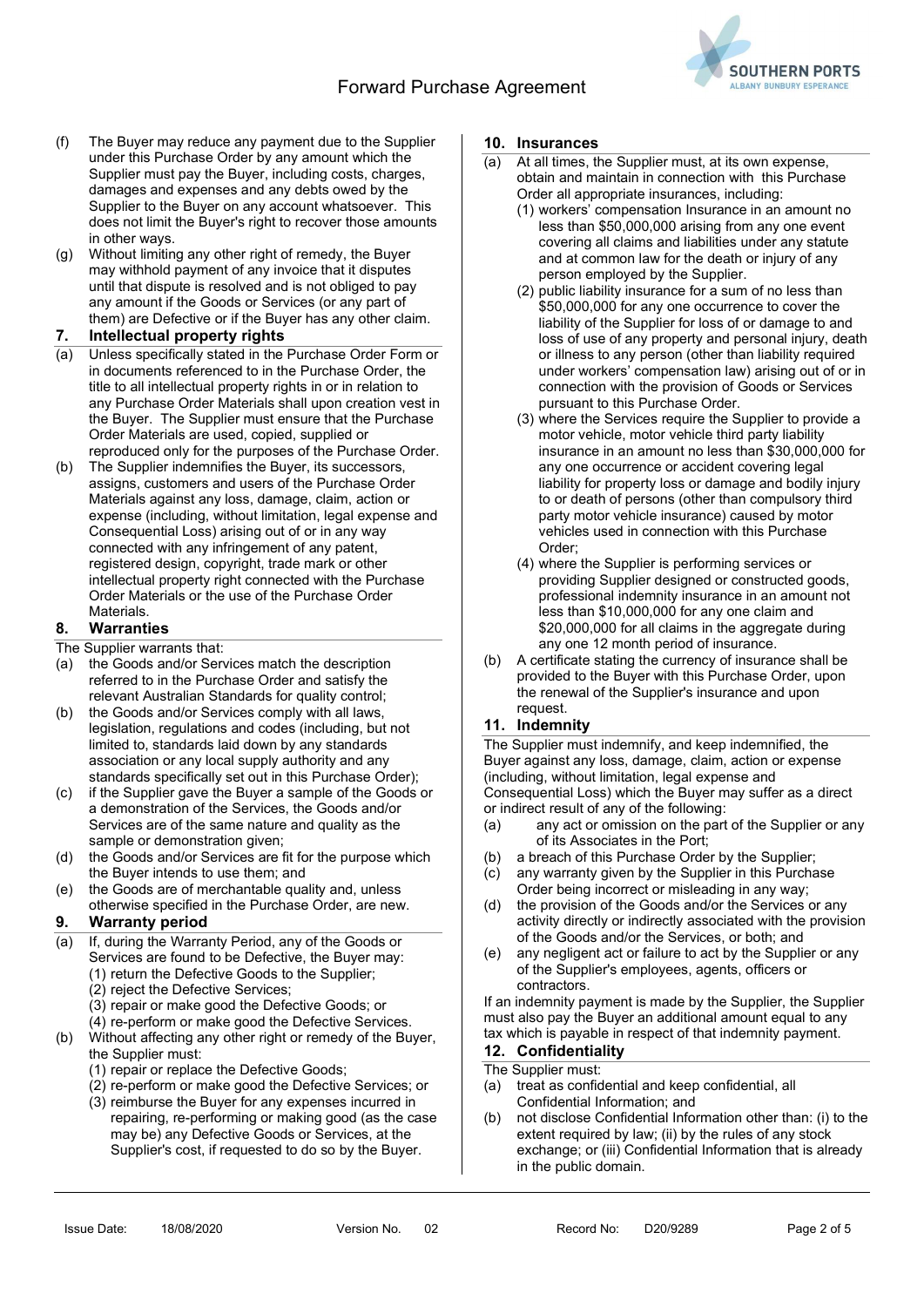

## 13. GST

- (a) All prices or other consideration referred to in this Purchase Order are inclusive of GST.
- (b) The Buyer is not required to pay the GST component of the Price or other consideration until it has received a tax invoice from the Supplier in respect of the taxable supply.
- (c) If an adjustment event occurs, the Supplier must issue an adjustment note and a payment must be made as between the parties to reflect the adjusted amount of the GST on the taxable supply.
- (d) Italicised expressions used in this clause have the meaning given to them in the A New Tax System (Goods and Services Tax) Act 1999 (Cth).

#### 14. Termination or suspension

- (a) The Buyer may terminate this Purchase Order in whole or in part at any time without cause by giving written notice to the Supplier, following which the Supplier must:
	- (1) cease the manufacture and/or supply of the Goods and all other work related to the supply of the Goods or the performance of the Services (as applicable), which have been terminated;
	- (2) not place any further orders or make any further commitment in relation to that part of the Goods and/or Services that have been terminated; and
	- (3) take all action in relation to the termination that the Buyer may require.
- (b) On termination, subject to any rights the Buyer may have of set off or deduction, the Buyer's only obligation is to pay the Supplier for Goods which have been delivered, and/or for Services which have been provided in accordance with this Purchase Order prior to the date of termination of the supply of such Goods and/or Services. Without limitation, the Buyer will not be liable for any direct, consequential, indirect, special or punitive damages that the Supplier or any third party may suffer.
- (c) The Buyer may suspend all or part of the supply of the Goods and/or the Services at any time for any period of time by giving written notice to the Supplier. The Supplier must comply with the notice and recommence supply when notified by the Buyer. The Supplier is not entitled to any additional payment as a result of such suspension.

#### 15. Dispute Resolution

- (a) Any dispute which arises between the Buyer and the Supplier arising out of or in connection with this Purchase Order must be dealt with in accordance with this clause 15.
- (b) Either party may refer a dispute to the other party for resolution, by serving a notice in writing upon the person named in the Purchase Order as the party's representative on behalf of the other party. The notice must specify particulars of the dispute.
- (c) If the parties are unable to resolve the dispute referred to in clause 15(b) within 30 business days from the receipt by one party of a notice from the other party, the dispute may be referred to mediation by either party.

#### 16. PPSA

If the Buyer determines that this Purchase Order creates a security interest in favour of the Buyer for the purposes of the PPSA, the Supplier agrees to do anything (including obtaining consents, signing and producing documents, getting documents completed and signed and supplying information)

which the Buyer asks and considers necessary for the purposes of:

- (a) ensuring that the security interest is enforceable, perfected and otherwise effective;
- (b) enabling the Buyer to apply for any registration, complete any financing statement or give any notification, in connection with the security interest so that the Buyer has the priority required by it; or
- (c) enabling the Buyer to exercise rights in connection with the security interest.

# 17. Assignment

None of the Suppliers rights, interests, benefits or obligations in this Purchase Order are capable of being assigned or otherwise transferred to an assignee without the prior written consent of the Buyer (which may be given, withheld or given subject to any conditions it sees fit in its absolute discretion).

#### 18. Special Provisions

All (if any) of the Special Provisions set out in or annexed to the Purchase Order must be deemed to be incorporated in this Purchase Order. To the extent that any Special Provisions are inconsistent with any provision in these Purchase Order Terms and Conditions, the Special Provisions must prevail to the extent of the inconsistency.

### 19. General

- (a) This Purchase Order contains the entire understanding between the parties as to the subject matter of this Purchase Order and:
	- (1) all previous negotiations, understandings, representations, warranties, documents or commitments concerning the subject matter of this Purchase Order are merged in and superseded by this Purchase Order and are of no further effect;
	- (2) no party is liable to any other party in respect of those matters; and
	- (3) any terms and conditions of the Supplier (whether or not provided to the Buyer) do not apply to this Purchase Order.
- (b) No alteration can be made to this Purchase Order without the written authorisation of the Buyer.
- (c) Clauses of this Purchase Order which deal with warranties, indemnities and consequences of termination survive the termination or expiry of this Purchase Order and may be enforced at any time by the Buyer.
- (d) All of the provisions in Part 1F of the Civil Liability Act 2002 (WA) are expressly excluded and do not apply to anything arising out of this Purchase Order.
- (e) The laws of the State of Western Australia apply to this Purchase Order and the courts of the State of Western Australia will determine any dispute in relation to this Purchase Order.
- (f) Without limitation to any other provision of this agreement, where the Supplier is undertaking relevant construction works under or as part of this agreement, the Supplier is subject to the Western Australian Building and Construction Industry Training Fund and Levy Collection Act 1990 including, without limitation, the obligation for the Supplier to comply with payment to the "Construction Training Fund" of the "Building and Construction Industry Training Fund Levy". This payment (if relevant) is to be made by the Supplier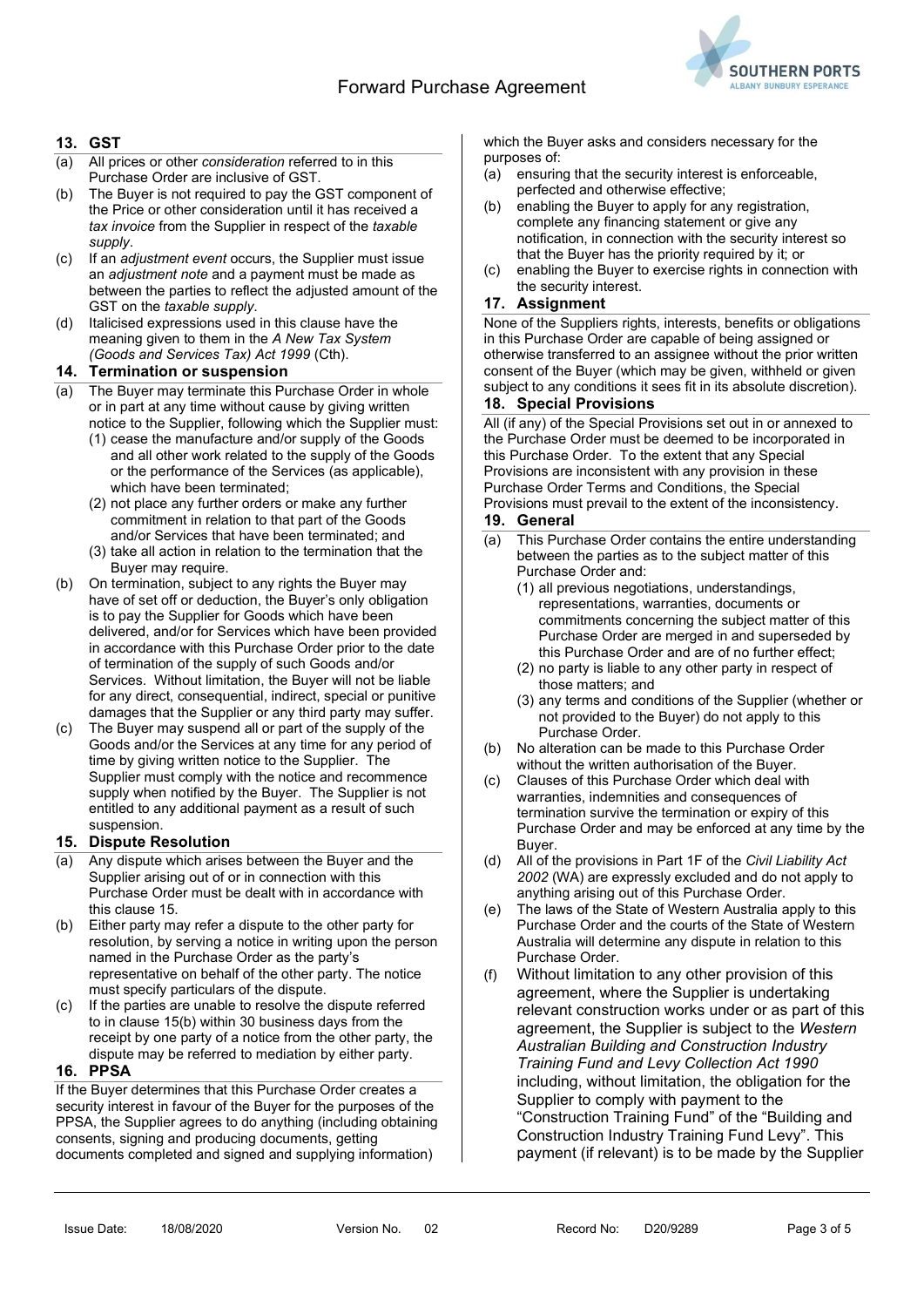

prior to any construction works commencing under this agreement.

### 20. Interpretation

In these Purchase Order Terms and Conditions:

- (a) headings are for convenience only and do not affect interpretation;
- (b) person includes an individual, the estate of an individual, a corporation, an Authority, an association or a joint venture (whether incorporated or unincorporated), a partnership and a trust;
- (c) a reference to a party includes that party's executors, administrators, successors and permitted assigns, including persons taking by way of novation and, in the case of a trustee, includes a substituted or an additional trustee;
- (d) a reference to a statute includes its delegated legislation and a reference to a statute or delegated legislation or a provision of either includes consolidations, amendments, re-enactments and replacements;
- (e) a word importing the singular includes the plural (and vice versa), and a word indicating a gender includes every other gender:
- $(f)$  if a word or phrase is given a defined meaning, any other part of speech or grammatical form of that word or phrase has a corresponding meaning;
- (g) a person, body or authority which has ceased to exist or has been reconstituted, amalgamated, reconstructed or merged, or the functions of which have become exercisable by any other person, body or authority in its place, is taken to refer to the person, body or authority established or constituted in its place or by which its functions have become exercisable;
- (h) includes in any form is not a word of limitation; and
- (i) a reference to  $$$  or **dollar** is to Australian currency. 21. Definitions

The following terms have the following meanings: Associates means all of the Supplier's personnel, officers, agents, visitors, invitees, customers, clients, consultants and sub-licensees of the Supplier.

Buyer means Southern Ports Authority.

Confidential Information means any information in respect of the Buyer in whatever form.

Consequential Loss means any of the following:

- (a) loss of revenue or production;
- (b) loss of profits;
- (c) loss of opportunity to make profits;
- (d) loss of business or business reputation;
- (e) loss of business opportunity;
- (f) loss of use or amenity, or loss of anticipated savings;
- (g) special, exemplary or punitive damages; and
- (h) any loss which does not directly and naturally flow in the normal course of events from the occurrence of the event giving rise to the liability for such loss, whether or not such loss was in the contemplation of the parties at date of this Purchase Order,

including any of the above types of loss arising from an interruption to a business or activity.

Defective includes damaged, deficient, faulty, inadequate or incomplete

Defective Goods or Services mean any Goods or Services (or any aspect of them) which, in the view of the Buyer, are

not in accordance with this Purchase Order including if damaged, deficient, faulty, inadequate or incomplete. Delivery Address means the "Deliver To" address indicated on the Purchase Order Form.

Delivery Date means the "Required By" date on the Purchaser Order Form.

Encumbrance means any:

- (a) security interest or other form of security for the payment of money or performance of obligations, including a mortgage, charge, lien, pledge, trust, power or title retention arrangement;
- (b) right, interest or arrangement which has the effect of giving another person a preference, priority or advantage over creditors including any right of set-off

Goods means the products, chattels, plant, equipment, machinery, stores, associated services and/or the like the subject of the Purchase Order.

HSEC means health, safety, environment and community. Invoice has the meaning given to it in clause 3(c). Port means any or all of Southern Ports Authority's Albany Port, Bunbury Port and Esperance Port, being the Port(s) relevant to the Goods and/or Services being delivered pursuant to this Purchase Order.

Port Standards and Procedures means all "Port Contractor Handbooks", obligations, standards, notices, rules, powers, practices and procedures relating to health, safety, welfare, emergencies, environmental protection, security, operations, traffic and other matters concerning the Port (or where this agreement applies to more than one Port, the relevant Port) or any surrounding areas that are adopted by the Buyer and published as the Port Standards and Procedures for the Port on the Southern Ports' Website from time to time. PPSA means the Personal Properties and Securities Act 2009 (Cth).

Purchase Order means the agreement for the Supplier to supply the Goods and/or the Services to the Buyer and comprises the Purchase Order Form, these Purchase Order Terms and Conditions and any other documents specified in the Purchase Order Form.

Purchase Order Form means the purchase order form to which these terms and conditions are appended.

Purchase Order Materials means all data, plans, drawings, software, specifications, procedures, reports, documents and other information prepared by the Supplier for the purposes of this Purchase Order.

Purchase Order Terms and Conditions means this document.

Price means the price set out in this Purchase Order.

Southern Ports' Website means www.southernports.com.au or such other website as may be published by the Buyer from time to time.

Special Provisions means any terms and conditions (if any) whether (i) annexed to this Purchase Order; and/or (ii) set out in the Purchase Order, which are incorporated into and form part of this Purchase Order pursuant to clause 18.

Supplier means the person, firm or corporation to whom the Purchase Order is addressed.

Service means the services, if any, described or referred to in the Purchase Order Form.

Warranty Period means the period of 12 months commencing on the date on which the Goods are supplied and/or the Services performed.